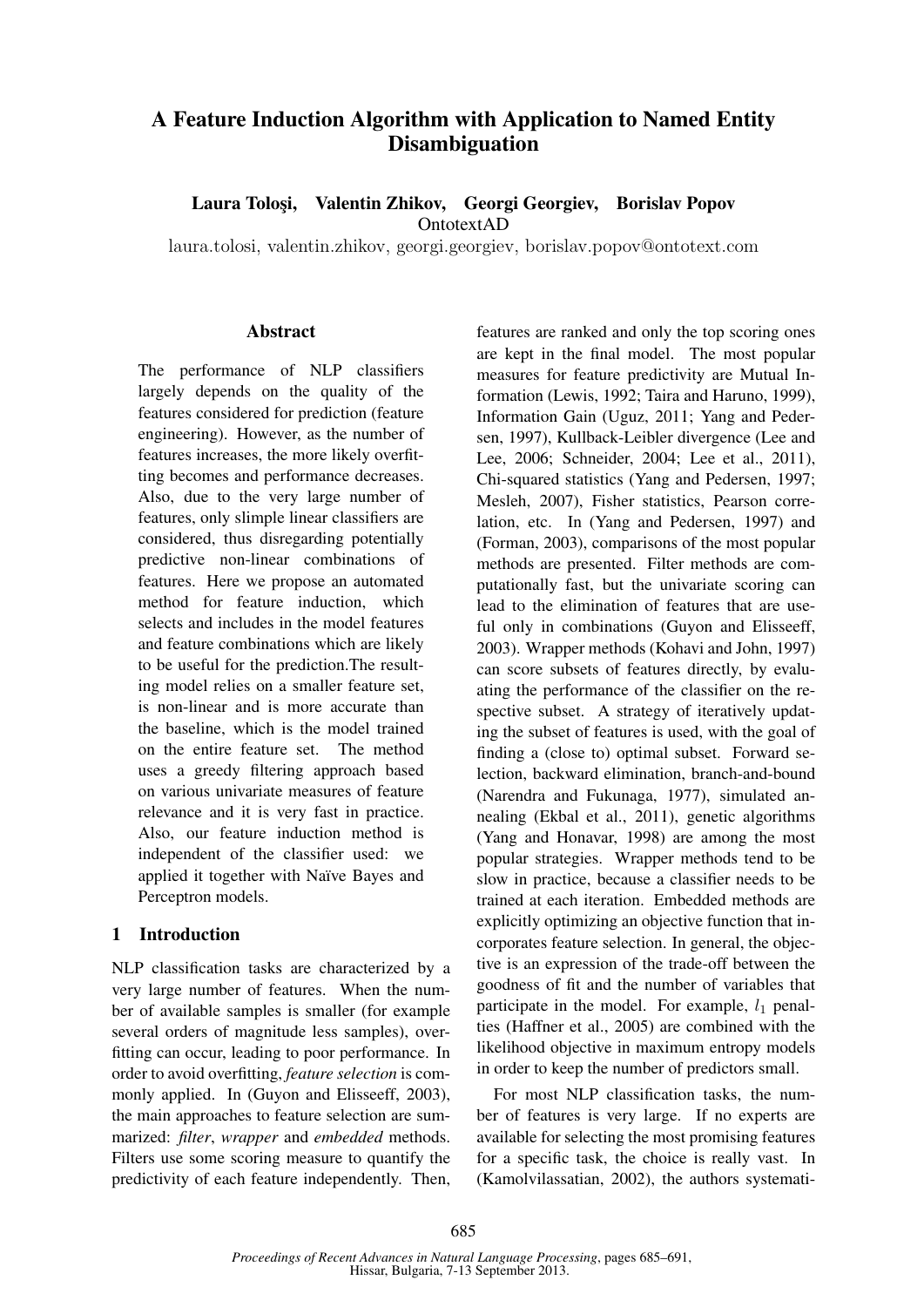

Figure 1: Classifier models used for a) document classification and b) named entity recognition. Linear models are represented with gray bars and non-linear models with black.

cally list of all features (with parameters), such as for example *n*-grams ( $n$  is a parameter), context of words, part of speech, lemmas, stems, etc. Owing to the very large number of features, linear (or log-linear) classifiers are preferred, because they are robust and can be trained fast. Simple search in Google Scholar shows that most frequently used models for document classification are Naive Bayes, linear SVMs (Cortes and Vapnik, 1995), Perceptrons (Rosenblatt, 1957) and Maximum Entropy (Berger et al., 1996) (Figure 1a). In contrast, non-linear models such as non-linear SVMs and Random Forest (Breiman, 2001) and Classification trees (Breiman et al., 1984) are significantly under-represented. For Named Entity Recognition, Maximum Entropy and CRFs (Lafferty, 2001) are mostly used, but other linear models like Perceptron, Naive Bayes and linear SVMs are employed (Figure 1b). Non-linear models are significantly less frequent. Feature induction can be used to efficiently introduce non-linearity in large models, in the form of feature conjunctions. As the space of all conjunctions of arbitrary length is very large  $(2^{#features})$ , a greedy search approach is applied for selecting the most promising conjunctions with reasonable computational cost. In (McCallum, 2003), a method for inducing features and conjunctions especially tailored to CRF models is proposed. Iteratively, the most promising feature or conjunction to be added to the model is identified. To this end, a gain function is defined, for evaluating the improvement of the likelihood target upon the addition of the feature. Conjunctions are considered only among the top scoring feature candidates and the features already included in the model. In (Vens and Costa, 2011), the authors use random forests to form feature conjunctions, by traversing the trees from the root to the leaves.

In this article we present a method for feature selection and feature induction. The strengths of our method are fast running time and generality, in the sense that it can be used as preprocessing step to any classifier the user may choose.

# 2 Methods

Given are  $N$  pairs of observations and labels  $(X_1, Y_1), (X_2, Y_2), ..., (X_N, Y_N)$ . The observations  $X_i$  are over a set of p binary predicates (or terms)  $T_1, ..., T_p$ , which we call *atomic features*. For example, an atomic feature is an indicator of presence or absence of a particular word in a document. The class label can take the values from the set  $\{c_1, c_2, ..., c_K\}$ . In this article. we use the notion of 'features' to denote predicates, and not the classical feature functions  $f(X_i, c_i)$  commonly used in NLP tasks. The reason is that we wish to be consistent with the established notions of 'feature selection' and 'feature induction', which otherwise would have to be called 'predicate selection' and 'predicate induction'.

The purpose of our method is to find a set of features consisting of atomic features or conjunctions of atomic features which can predict the class variable with high accuracy. The classification model is the user's choice.

Our algorithm is entitled Fast ITerative Selection and Induction (FITSI) and is a greedy heuris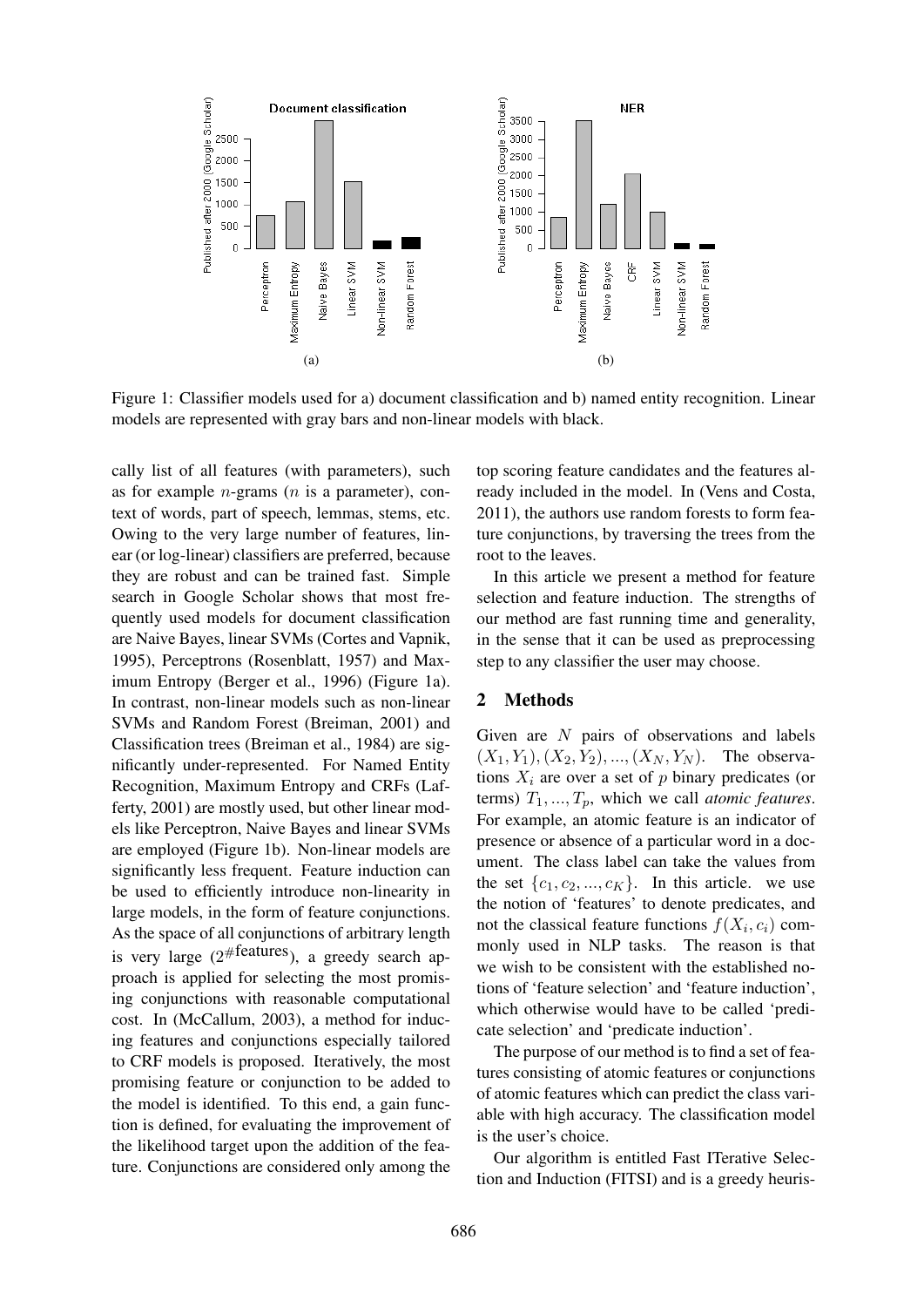tic search through the space of the atomic features and conjunctions. The main steps are described in Algorithm 1. A *feature selection* step and a *feature induction* step alternate in an iterative process. At each iteration, we rank the features according to some score  $\sigma$  that measures the univariate relevance of each feature w.r.t. the class variable. The choices for  $\sigma$  are described in Section 2.1. We keep only the top  $k$  features, where  $k$  is a generic parameter which can be either a percentage of the total number of features, or the number of features with scores larger than a threshold. Then, we add to the features set conjunctions between atomic features larger than a certain rank l and features or conjunctions from the entire list. The algorithm runs for m iterations, allowing for conjunctions of length up to  $m$  to be generated. Below we discuss in detail the two key ingredients of our algorithm: measures of feature relevance and the algorithm for generation of conjunctions.

# 2.1 Feature ranking and filtering

For ranking and filtering features ( $\sigma$  parameter in Algorithm 1), we implemented several measures: mutual information (MI), information gain (IG), symmetrical uncertainty (SU) and Fisher tests (FT). Each measure returns a score, which is an estimate of the predictive power of each feature w.r.t. the class variable. In a multi-class setting, there are several ways to compute scores: either globally, trying to capture the overall association of the feature with the class variable, or separately, computing a relevance score w.r.t. each class and then summing the scores. We prefer the later approach because it is equally fair to small and large classes. We summarize the class-specific scores by taking either the sum or their maximum value.

In what follows, we denote with  $Y_i$  the indicator

| <b>Algorithm 1</b> Fast Iterative Selection and Induction                                                          |  |  |  |
|--------------------------------------------------------------------------------------------------------------------|--|--|--|
| <b>Require:</b> $\{T_1, , T_p\}, \sigma, k, l, m\}$                                                                |  |  |  |
| 1: Initialize feature list $\Phi \leftarrow [T_1, , T_n]$                                                          |  |  |  |
| 2: for $i \in \{1, , m-1\}$ do                                                                                     |  |  |  |
| 3:<br><i>Feature selection:</i>                                                                                    |  |  |  |
| 4:<br>$\Phi \leftarrow \text{sort}(\Phi, \sigma) \triangleright \text{Sort}$ the list according to $\sigma$ scores |  |  |  |
| 5: $\Phi \leftarrow \Phi[1k]$ $\triangleright$ Keep only the top k features                                        |  |  |  |
| 6:<br><i>Feature induction:</i>                                                                                    |  |  |  |
| 7:<br>$\Gamma \leftarrow$ generateConjunctions( $\Phi, l$ )                                                        |  |  |  |
| if $\Phi = \Phi \cup \Gamma$ then $\triangleright$ No new conjunctions<br>8:                                       |  |  |  |
| 9:<br>break                                                                                                        |  |  |  |
| 10:<br>else                                                                                                        |  |  |  |
| $\Phi \leftarrow \Phi$   J $\Gamma$<br>11:<br>$\triangleright$ Append $\Gamma$ to $\Phi$                           |  |  |  |
| end if<br>12:                                                                                                      |  |  |  |
| $13:$ end for                                                                                                      |  |  |  |
| 14: return $\Phi$                                                                                                  |  |  |  |

| <b>Algorithm 2</b> generate Conjunctions ( $\Phi$ , <i>l</i> ) |                                           |                                                                                           |  |  |  |
|----------------------------------------------------------------|-------------------------------------------|-------------------------------------------------------------------------------------------|--|--|--|
|                                                                | 1: $\Gamma \leftarrow \emptyset$          | $\triangleright$ Initialize with empty list                                               |  |  |  |
|                                                                | 2: for $i \in \{1, , l\}$ do              |                                                                                           |  |  |  |
| 3:                                                             | <b>if</b> $\Phi[i]$ is atomic <b>then</b> |                                                                                           |  |  |  |
| 4:                                                             |                                           | for $j \in \{i+1, , \text{length}(\Phi)\}\$ do                                            |  |  |  |
| 5:                                                             |                                           | $\Gamma \leftarrow \Gamma \cup \{ \Phi[i] \& \Phi[j] \}$ $\triangleright$ Add conjunction |  |  |  |
| 6:                                                             | end for                                   |                                                                                           |  |  |  |
| 7.                                                             | end if                                    |                                                                                           |  |  |  |

- 7: end if
- 8: end for
- 9: return Γ

variable of class  $c_i$ :  $Y_i[k] = 1$ , if  $Y[k] = c_i$  and 0, otherwise.

#### Mutual information

Mutual information (Hamming, 1986) between a feature T and an indicator variable  $Y_i$  of class  $c_i$ is a quantity  $MI(T, Y_i)$  that measures the dependence between the two variables. It is calculated as:

$$
MI(T, Y_i) = \sum_{t \in \{0, 1\}} \sum_{y \in \{0, 1\}} Pr(t, y) \log \left( \frac{Pr(t, y)}{Pr(t) Pr(y)} \right)
$$

where the joint probability  $Pr(t, y)$  and the marginals  $Pr(t)$  and  $Pr(y)$  are estimated using relative frequencies.  $MI(T, Y_i)$  is a positive quantity, with a value of zero if  $T$  and  $Y_i$  are independent. A large  $MI(T, Y_i)$  score indicates that T is predictive for class  $c_i$ .

#### Information gain

The information gain of feature  $T$  with respect to  $Y_i$  measures the decrease in entropy when the feature  $T$  is present versus absent from the set of features. We evaluate the information gain of feature  $T$  with respect to class  $c_i$  as in (Yang and Pedersen, 1997):

IG(T, Yi) = − Pr(Y<sup>i</sup> = 1) log(Pr(Y<sup>i</sup> = 1)) + Pr(T) Pr(Y<sup>i</sup> = 1|T) log(Pr(Y<sup>i</sup> = 1|T)) + Pr(T¯) Pr(Y<sup>i</sup> = 1|T¯) log(Pr(Y<sup>i</sup> = 1|T¯))

#### Symmetric uncertainty

Symmetric uncertainty between term  $T$  and class indicator variable  $Y_i$  is a normalized mutual information score, computed as follows:

$$
SU(T, Y_i) = \frac{2MI(T, Y_i)}{H(T) + H(Y_i)}
$$

where by  $H(X)$  we denote the entropy of variable X, computed in practice as  $H(X) =$  $\sum -\Pr(x) \log(\Pr(x)).$ x∈X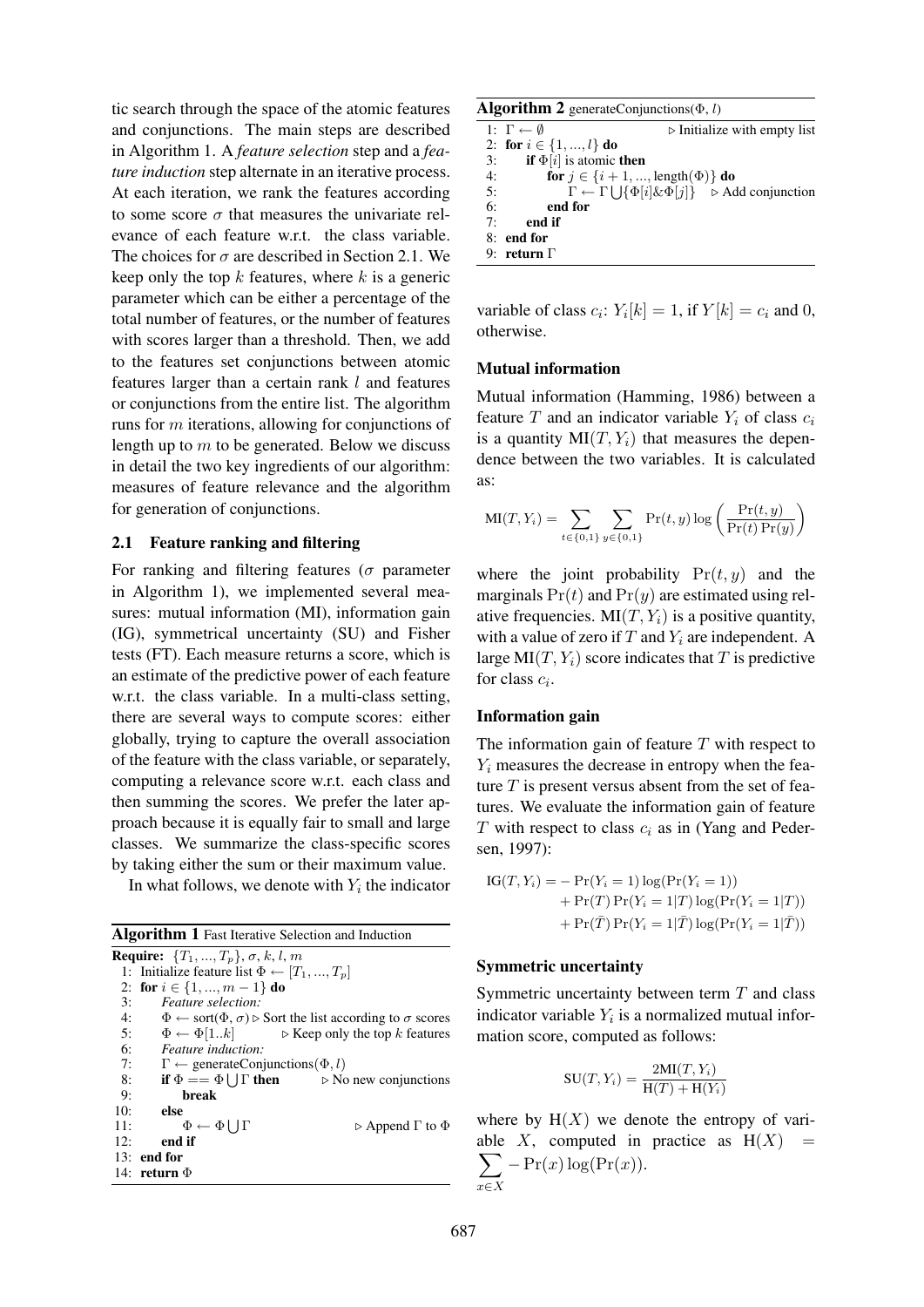# Fisher test

Fisher's exact test (Fisher, 1928) is used to examine the significance of association between two binary variables. We apply it to the contingency table between feature  $T$  and class indicator  $Y_i$  and retrieve the significance p-value, which expresses the probability of the observed values of the table under the assumption of independence between the variables. If the probability is very small (i.e. p-value is small), then the independence assumption is rejected. We define the Fisher test score for feature selection as:  $FT(T, Y_i) = 1 - p$ -value.  $FT(T, Y<sub>i</sub>)$  always has values between 0 and 1. A typical threshold for significance is  $p$ -value  $< 0.05$ or, more conservatively,  $p$ -value  $< 0.01$ .

#### 2.2 Induction (generating conjunctions)

We include in the model feature conjunctions of maximum length m, which is a parameter of our method. At each iteration, the conjunctions are formed between atomic features that exceed some relevance threshold and any other feature or conjunction still present in the list of features.

Before adding a conjunction  $T_i \& T_j$  to the the set Φ, we check if it has not been introduced already, for example as  $T_j \& T_i$ . If at a certain step all conjunctions that are generated are already in Φ, the algorithm stops (see step 8, Algorithm 1).

In typical applications, it is unlikely that very long conjunctions have a great impact on the classification performance. Therefore we suggest that  $m$  is kept small in practice, a value up to 3 should be sufficient for most applications.

# 2.3 Complexity of the algorithm

As we already argued in the introduction, computational complexity is one important bottleneck of feature selection and induction algorithms. Despite this, our method is fast. We run once through all samples in order to build the necessary data structures for evaluation of MI, IG, SU and FT scores, which takes  $\mathcal{O}(pKN)$  time. The data structures esentially store the counts of samples in each class, for each feature. Thereafter, the complexity of scoring the set of  $p$  features and the sorting take place in  $\mathcal{O}(pK)$  time, which is run m times. The overall time is thus  $\mathcal{O}(pKm + pKN)$ , which is  $\mathcal{O}(pKN)$ , in most applications. In practice the algorithm can become even faster by using sparse vectors to represent features.

# 2.4 Model training and evaluation

We use the FITSI Algorithm for generating a set  $\Phi$ of atomic features and conjunctions of length up to  $m = 2$ . We use these features to represent the data and train a model  $M$ , which in our experiments can be a Perceptron or a Naive Bayes model. The performance of the algorithm clearly depends on the parameters used for the feature induction and selection:  $\sigma$ , k and l.

If we exclude the scoring measure  $\sigma$ , which can be chosen by the user based on some subjective criteria, our algorithm has two numerical hyper parameters that can be estimated from data, in a way that the resulting model has optimal performance. We use B-fold cross-validation for this purpose. We first split the data into two subsets, for parameter selection and for testing. The part that is used for parameter selection is split into B bins (5 in our experiments). For each combination of parameters, we use  $B - 1$  bins for feature induction and model training and we evaluate the performance of the classifier on the remaining bin. In consequence, for each combination of parameters, a set of  $B$  performance estimates are obtained, which allows to compute mean and standard deviation. We identify the model with largest mean performance and select the simplest model (smallest  $k$ ) that has the mean within one standard deviation from the best model. This is known as the one-standard-error rule, proposed by (Breiman et al., 1984). The parameters of this model are the optimal parameters  $k_{opt}$  and  $l_{opt}$ . We test this model on the excluded samples and report a test performance.

We compare the performance of our model to that of a baseline model. To this end, we repeat the cross validation described above, but we do not perform any feature induction.

For evaluating the performance of a classifier, we use the  $F_1$  measure, which is the harmonic mean of precision and recall.

# 3 Data

PA data: The "PA" dataset was developed by the Press Association<sup>1</sup> to enable the implementation of a system for recognition and semantic disambiguation of named entities in press releases. Given certain metadata for a number of overlapping candidate entities, an array of features derived from the textual context of their oc-

<sup>1</sup> http://www.pressassociation.com/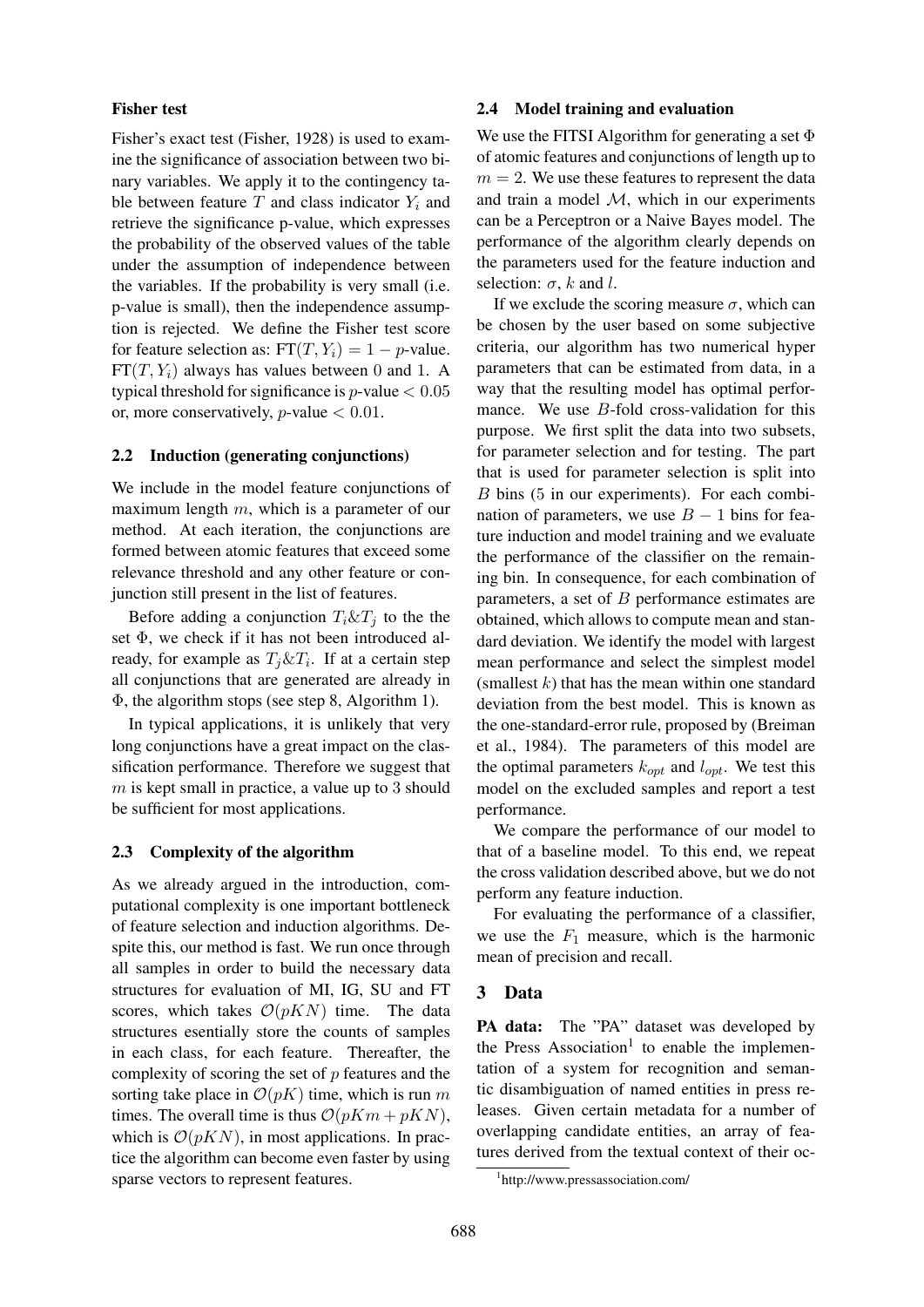currence, and additional document-level metadata, the model recognizes which (if any) of the candidate entities is the one referenced in the text.

The corpus is annotated with respect to people, organization and location mentions; a special "negative" label denotes the candidates that can be considered irrelevant in the given context. In all cases, at most one of the overlapping candidates is annotated as positive. The dataset comprises a total of 2539 manually curated documents, and a total of 85602 concept mentions (this number represents the total of all candidate instances, including those annotated as non-entities).

For this dataset, the domain of the press releases is an important factor during classification, and specific features that express the belonging of a press release to a particular domain or category are also available. The dataset comprises articles from two domains: "General News" and "Olympics".

We remove non-location entity candidates, thus reducing the problem to the binary classification task of discerning locations from non-entities. We split the corpus into a training set (2369 documents) and a held-out test set (160 documents). As a result of this preprocessing, we have 2 classes (Location and Negative), 46273 instances, and a target to irrelevant instance counts ratio of 0.17.

From the training document set, we extracted 50455 atomic features.

As performance measure we report the F1 score of the positive class (i.e. 'Location').

# 4 Results

We performed feature induction using in turn all the measures of feature relevance mentioned in Section 2.1, followed by training Naive Bayes and Perceptron classifiers. The parameters  $k$  and  $l$  $(l > k)$  of the feature induction step were iteratively selected from the set:

$$
\{0.1\%, 0.25\%, 0.5\%, 0.75\%, 1\%, 2.5\%, 5\%, 7.5\%, 10\%, 25\%\}
$$

of the total number of features p.

We used 5-fold cross-validation for selection of the optimal parameters  $k_{opt}$  and  $l_{opt}$ , as explained in section 2.4. Figure 2 illustrates the cross-validation search grid for the particular combination of feature induction with MI score and a Perceptron classifier. The intensity of the shade of gray is proportional to the average F1 measure over the 5 folds. The standard deviation for each combination of parameters is not shown in



Figure 2: Parameter grid search by cross-validation.

|                 | NB   | Perc |
|-----------------|------|------|
| МI              | 0.70 | 0.83 |
| IG              | 0.70 | 0.83 |
| SU              | 0.70 | 0.80 |
| FТ              | 0.75 | 0.83 |
| <b>Baseline</b> | 0.54 | 0.79 |

Table 1: Performance on the test dataset of classification models using various measures of feature relevance and comparison with the baseline.

the image. The largest average F1 is 0.825 and is achieved for  $k = 25\%$  and  $l = 0.75\%$  of p. The standard deviation of this model is 0.009, estimated based on the 5 cross-validation folds. A simpler model, with  $k = 25\%$  and  $l = 0.1\%$ has average performance of 0.824, which is within one standard deviation from the maximum performance, hence there is no statistically significant difference between the two models. We thus chose the simpler model as optimal.

In Table 1, we show the performance of the optimal models (determined by cross validation). The models that we investigated are various combinations of feature scoring measures (as rows) and classifiers (as columns). We compare to a Baseline model (last row), which is either a Naive Bayes or Perceptron, without any feature induction. Clearly, all our models outperform the Baseline, by a large margin: up to 20% in the case of Naive Bayes models and up to 4% for Perceptrons. In general, Naive Bayes classifiers are worse than the Perceptron. Fisher test ranking appears to work best for Naive Bayes classifiers, whereas for Perceptron models achieve similar performance for most of the scoring measures (apart from Symmetrical Uncertainty).

Table 2 shows for each model the optimal parameters  $k_{opt}$  and  $l_{opt}$  that were selected via cross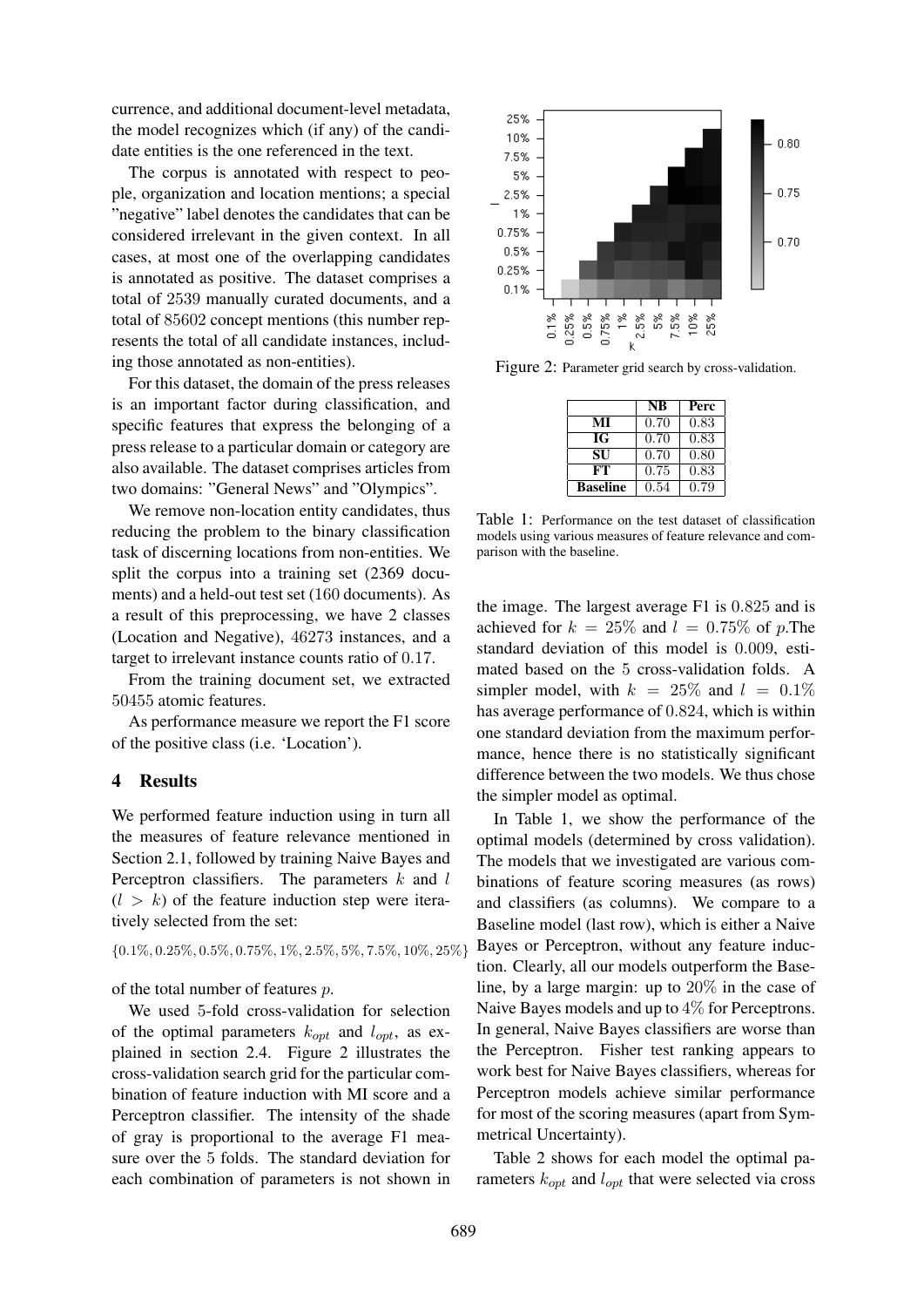|           | $\overline{\text{NB}}\left(k_{opt},l_{opt}\right)$ | <b>Perc</b> $(k_{opt}, l_{opt})$ |
|-----------|----------------------------------------------------|----------------------------------|
| МI        | $25\%, 0.25\%$                                     | $25\%, 0.1\%$                    |
| IG        | 25\%, 0.25\%                                       | $25\%, 0.1\%$                    |
| <b>SU</b> | $25\%, 0.1\%$                                      | $10\%, 0.1\%$                    |
| FT.       | $25\%, 0.1\%$                                      | $10\%, 0.25\%$                   |

Table 2: Parameters of the resulting models.

validation. In general many atomic features are included in the model, indicated by the large values of  $k_0 pt$ , which are in general 25%. Only two models select 10% features, namely the Perceptron with FT and SU. The most common values for  $l_{opt}$  are 0.25% and 0.1%, which means that the useful conjunctions are those that comprise at least one high scoring atomic feature (from top 0.01% or 0.25%). In contrast, a larger  $l_{opt}$  would mean that the model benefits from conjunctions between two low scoring atomic features, which is not the case, according to our results.

# 5 Analysis of conjunctions

The purpose of feature induction is to generate useful combinations of features without the help of an expert in the domain of the application. Below we comment on interesting (types) of conjunctions that rank high ccording to the Perceptron model using the MI criterion for feature ranking, which showed highest performance.

- http://www.geonames.org/ontology#P.PPLC & ANNIES=location˙city

The Geonames ontology<sup>2</sup> indicates that the candidate is a capital and Gate's ANNIE<sup>3</sup> suggests that the instance is a city. Therefore, the conjunction reinforces the recommendation for a location. The conjunction is very informative.

- PrevWord  $=$  "in" & MOST PROBABLE=true

If the word preceding the candidate is 'in' and Location is most probable label of the entity, then there is a strong indication that the entity is indeed a Location.

- PrevWord  $=$  "in" & NoCandidates=1

The conjunction between previous word being 'in' and the absence of other candidates at the specific location is a strong indicator for Location. This is a linguistic pattern that most experts would add to the model. Our algorithm automatically generates this pattern.

- ANNIES=location˙country & pacategory:Olympics

A very interesting domain-specific conjunction is formed by the indication of ANNIE to a country and the category of the document being Olympics. Even though ANNIE points to a country, the fact that the document belongs to the Olympics category makes the Location less likely, because the candidate is most probably referring to a team. Such conjunctions are specific to domain adaptation tasks and our algorithm generates it automatically, without defining a domain adaptation problem explicitly. Only adding atomic domain features allows for generating of domain specific-conjunctions.

- multiple conjunctions including the domain name

Our algorithm ranks high various conjunctions that include the domain of the document. As commented already above, our approach seems to implicitly perform domain adaptation, by adding conjunctions between features that play different roles in different domains and the respective domain features (very similar to the approach of (Daumé, 2009)).

# 6 Discussion

We introduced a greedy heuristic for feature selection and induction. The method is applied as a preprocessing step, prior to model fitting, therefore it is independent from the classifier chosen by the user. It is very fast in practice, having all the advantages of the filter-based methods over complex wrappers and embedded methods.

We applied the method on a custom dataset from Press Association, for named entity disambiguation. In particular, we recognized Locations from negative entities. The results, presented in the form of F1 measure corresponding to the Location class, show great improvements over the baseline.

We provided with a qualitative analysis of some of the highest ranking conjunctions and they appear to be strong predictors for Location, that a domain expert would also consider adding to the model.

<sup>2</sup>www.geonames.org

<sup>3</sup> http://gate.ac.uk/